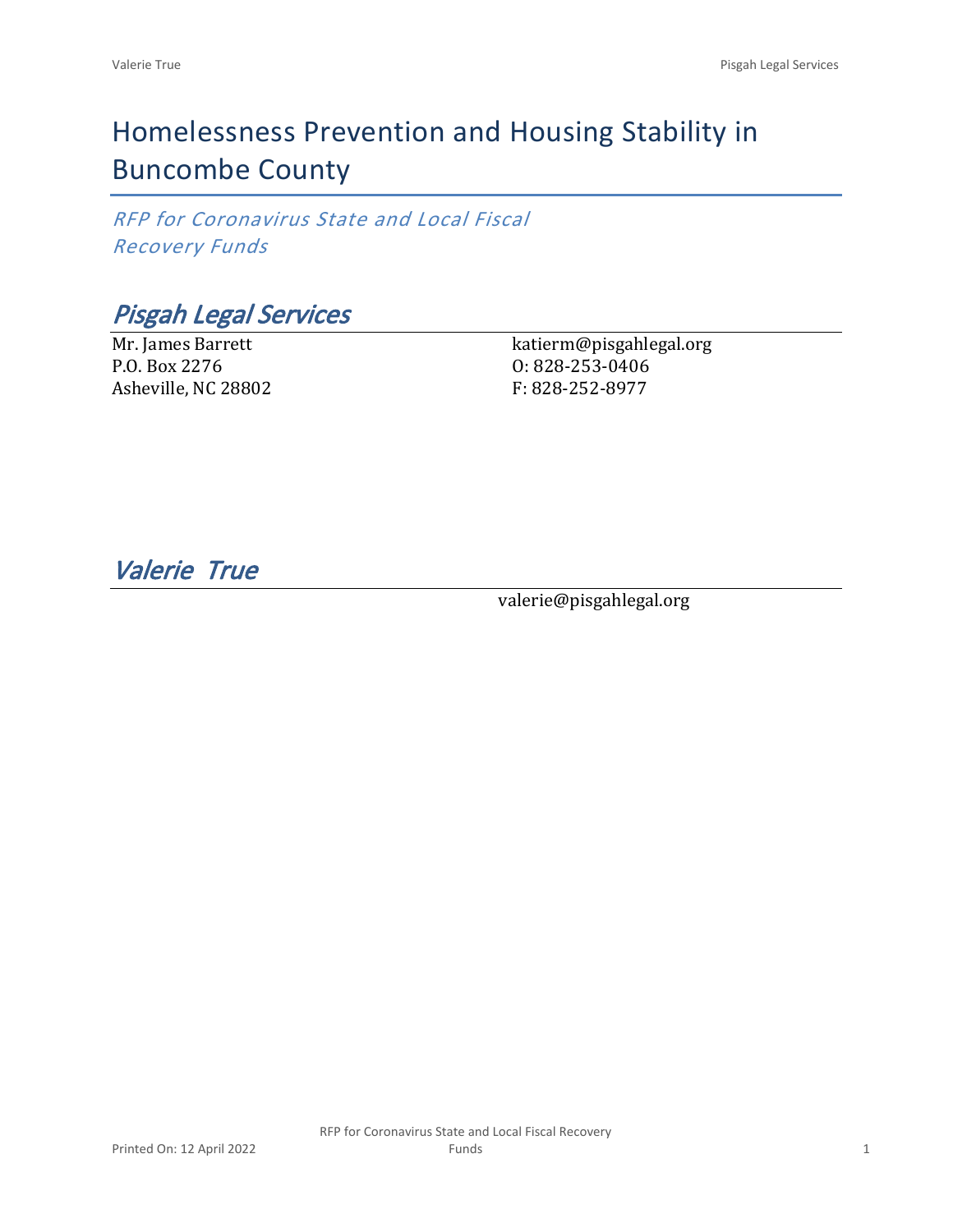# Application Form

## *Question Group*

Buncombe County requests proposals for projects to help the community recover from and respond to COVID-19 and its negative economic impacts.

Buncombe County has been awarded \$50,733,290 in Coronavirus State and Local Fiscal Recovery Funds (Recovery Funding), as part of the American Rescue Plan Act. To date, Buncombe County has awarded projects totaling \$23,093,499, leaving a balance of \$27,639,791 available to award.

Visit [http://www.buncombecounty.org/recoveryfundinghttp://www.buncombecounty.org/recoveryfundingwww.b](http://www.buncombecounty.org/recoveryfunding) [uncombecounty.org/recoveryfundinghttp://www.buncombecounty.org/recoveryfundinghttp://www.buncombeco](http://www.buncombecounty.org/recoveryfunding) [unty.org/recoveryfundinghttp://www.buncombecounty.org/recoveryfundinghttp://www.buncombecounty.org/re](http://www.buncombecounty.org/recoveryfunding) [coveryfunding](http://www.buncombecounty.org/recoveryfunding) for details.

This infusion of federal resources is intended to help turn the tide on the pandemic, address its economic fallout, and lay the foundation for a strong and equitable recovery.

Buncombe County is committed to investing these funds in projects that:

- Align to county strategic plan and community priorities
- Support equitable outcomes for most impacted populations
- Leverage and align with other governmental funding sources
- Make best use of this one-time infusion of resources
- Have a lasting impact

Proposals shall be submitted in accordance with the terms and conditions of this RFP and any addenda issued hereto.

Click [here](https://www.buncombecounty.org/common/purchasing/Buncombe%20Recovery%20Funding%20RFP%202022.pdf) for the full terms and conditions of the RFP

## **Organization Type\***

Nonprofit

## **Nonprofit documentation**

If nonprofit, attach IRS Determination Letter or other proof of nonprofit status.

PLS 501(c)(3).pdf

## **Name of Project.\***

Homelessness Prevention and Housing Stability in Buncombe County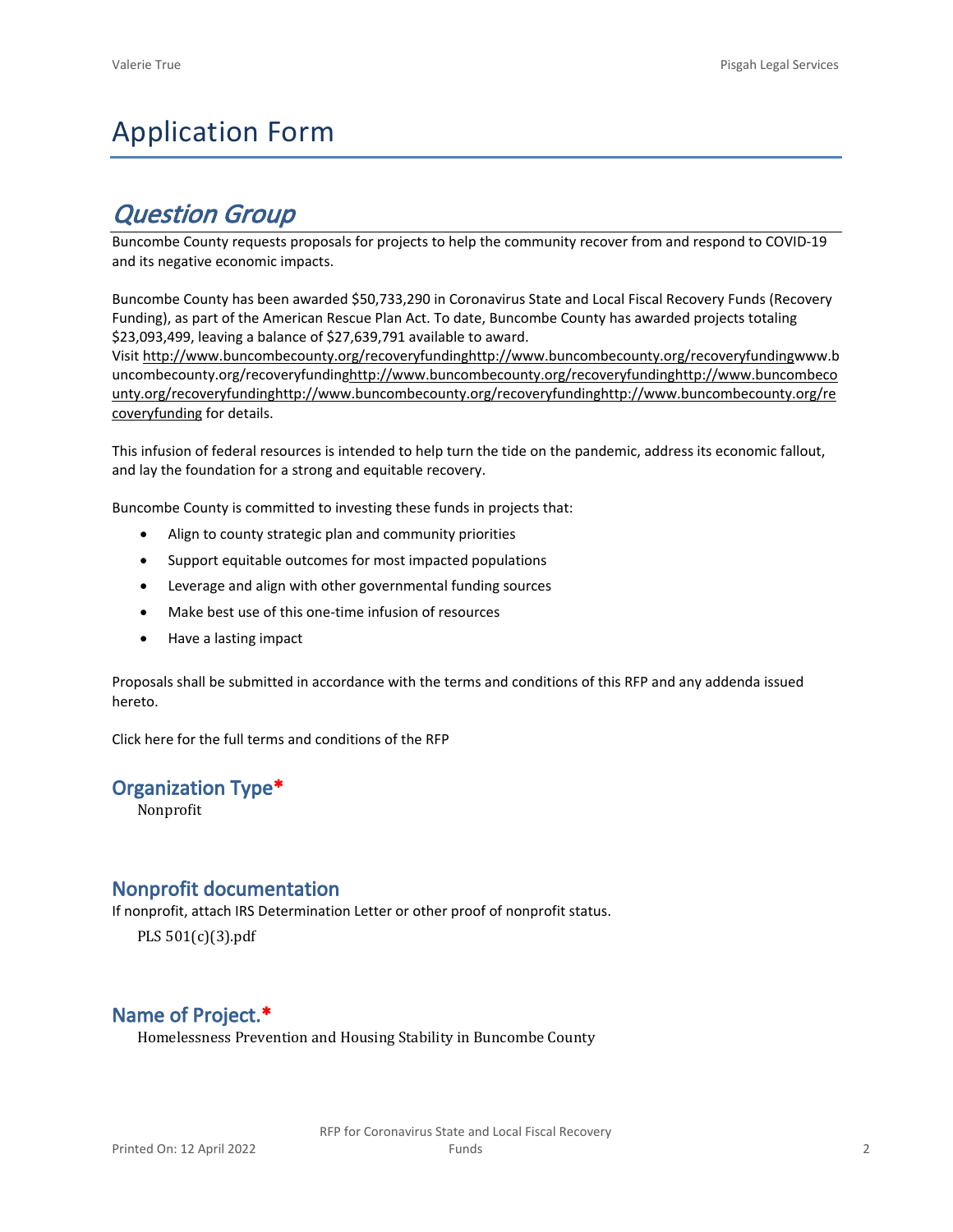## **New/Updated Proposal\***

Is this a new project proposal or an updated version of a proposal submitted during the earlier (July 2021) Recovery Funding RFP?

Updated version of previously submitted proposal

## **Amount of Funds Requested\***

\$950,000.00

## **Category\***

Please select one:

- Affordable Housing
- Aging/Older Adults
- Business Support/Economic Development
- Environmental/Climate
- Homelessness
- K-12 Education
- Infrastructure and/or Broadband
- Mental Health/Substance Use
- NC Pre-K Expansion
- Workforce

Assistance to households

## **Brief Project Description\***

Provide a short summary of your proposed project.

Pisgah Legal Services' project "Homelessness Prevention and Housing Stability in Buncombe County" will provide preventive legal services to keep people housed and avoid them falling into homelessness, while working to engage renters in affordable housing solutions.

## **Project Plan\***

Explain how the project will be structured and implemented, including timeframe.

The "Homelessness Prevention and Housing Stability in Buncombe County" project is a multi-dimensional proposal to meet the immediate needs of families during, and hopefully, after the pandemic to stabilize housing, prevent homelessness and to improve gaps and inequities in housing exposed by the pandemic. ARPA funds will be used to provide free legal services to low-income residents to prevent unnecessary foreclosures and evictions and recover from losses of income; advocate for increased affordable housing options; and reach, engage and educate tenants in this difficult housing market.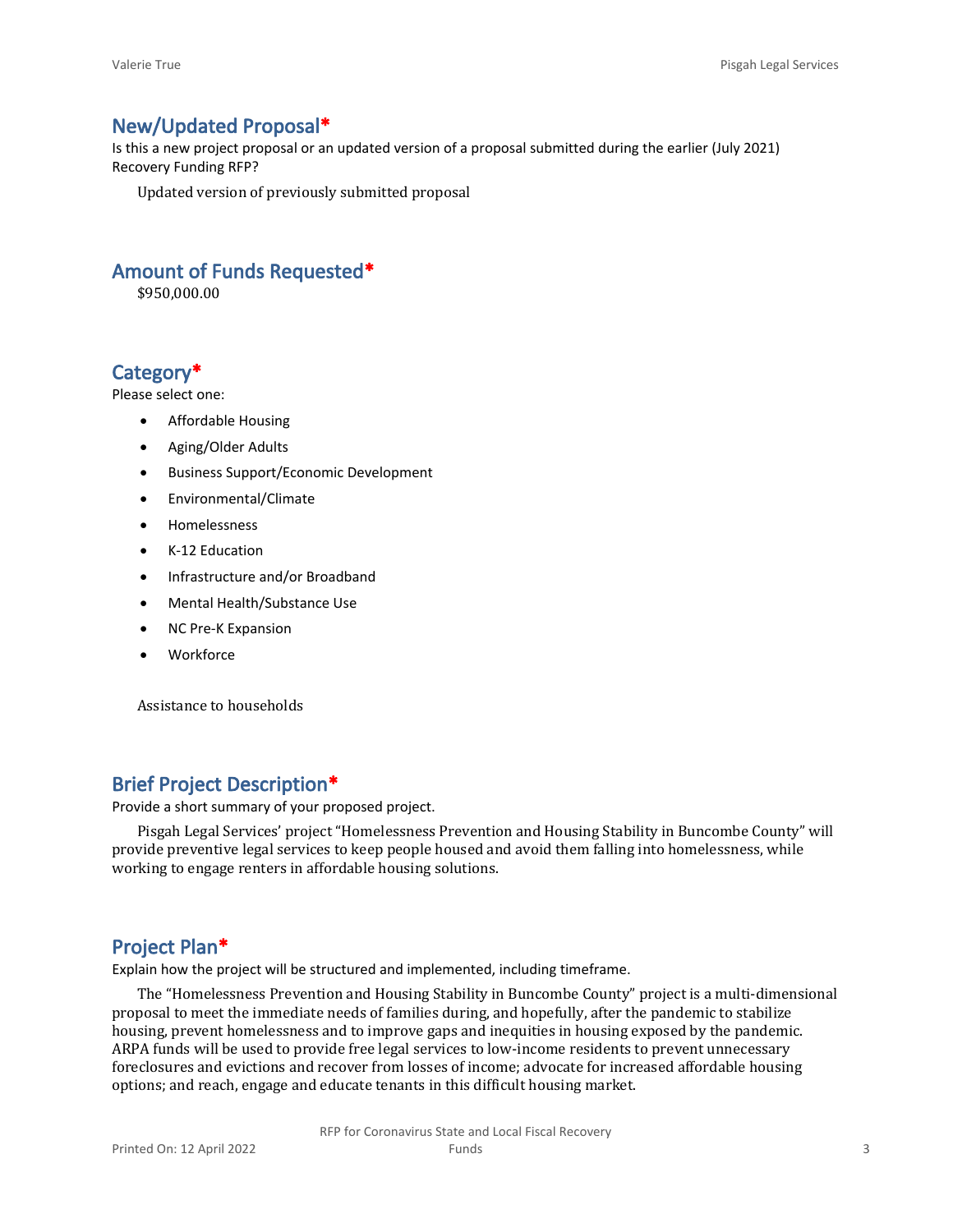#### STOPPING EVICTIONS AND FORECLOSURES RESULTING FROM THE PANDEMIC

Pisgah Legal Services will provide direct legal services to low-income renters and homeowners to prevent evictions and foreclosures. Foreclosure defense work is complex and can take years of litigation and appeals. Pisgah Legal dealt with increased foreclosure cases for at least seven years following the 2008 Great Recession.

We anticipate helping at least 1,200 people in 480 eviction and foreclosure related cases in Buncombe County each year. Many of the tenants need help to preserve their public housing or Section 8 rental subsidies.

#### ENGAGING TENANTS IN AFFORDABLE HOUSING IMPROVEMENTS

Just Economics has created an Affordable Housing Strategy Team with people who were housing insecure and will build on this work to create a larger tenant network. Pisgah Legal and Just Economics will engage tenants about their rights and responsibilities and work together to protect those rights and improve rental housing conditions. The organizations will engage tenants regarding long-term affordable housing options.

We will create a strong tenant network that will educate and engage between 500 and 1,000 tenants annually through workshops, targeted mailings, on-line support and tenant meetings.

#### TIMELINE

Year 1: We will focus on addressing the immediate needs of tenants and homeowners. Just Economics will train its new staff member and will work with Pisgah Legal Services to ramp up participation in the tenant network and work to create common rental housing applications, illegal lease provisions, improved housing conditions, and more affordable housing options.

Year 2: Pisgah Legal Services will continue to address persistent landlord tenant, debt, and foreclosure issues. The disparity between local wages and escalating housing costs will likely threaten thousands of tenants with homelessness. We will focus on improving rental housing conditions and supporting additional housing in the community as housing costs continue to rise.

## **Statement of Need\***

Describe the need that this project will address. Include data to demonstrate the need, and cite the source of the data.

An estimated 32,766 households in Buncombe County were cost burdened (paying greater than 30% of their income for housing) according to the US Census American Community Survey. This was 48% of the renter households and 20% of homeowners. With Buncombe's unemployment rate peaking at 17.7%, in April of 2020, one of the worst in the state, many of the families who were able to make their housing payments pre-pandemic fell behind and are continuing to pay down debt they incurred. According to the Consumer Finance Protection Bureau, Black and Hispanic families were more than twice as likely to report being behind on housing payments than white families in 2021.

Many rents in Asheville are estimated to have increased by up to 25% in just the past year, a trend that is likely to continue due to high population growth in the county. The increased cost of housing in the region, contributed to Just Economics recently increasing the Living Wage in Buncombe County to \$17.70 per hour.

As increases in wages have lagged behind the increase in housing costs, more and more families are left vulnerable to homelessness, due to an unforeseen expense and lost income. Since November 2021, there have been 625 eviction cases filed in Buncombe County, an average of 125 per month. In addition to those evicted through a legal judgment, researchers estimate a larger number of renter households are evicted informally, outside the court system.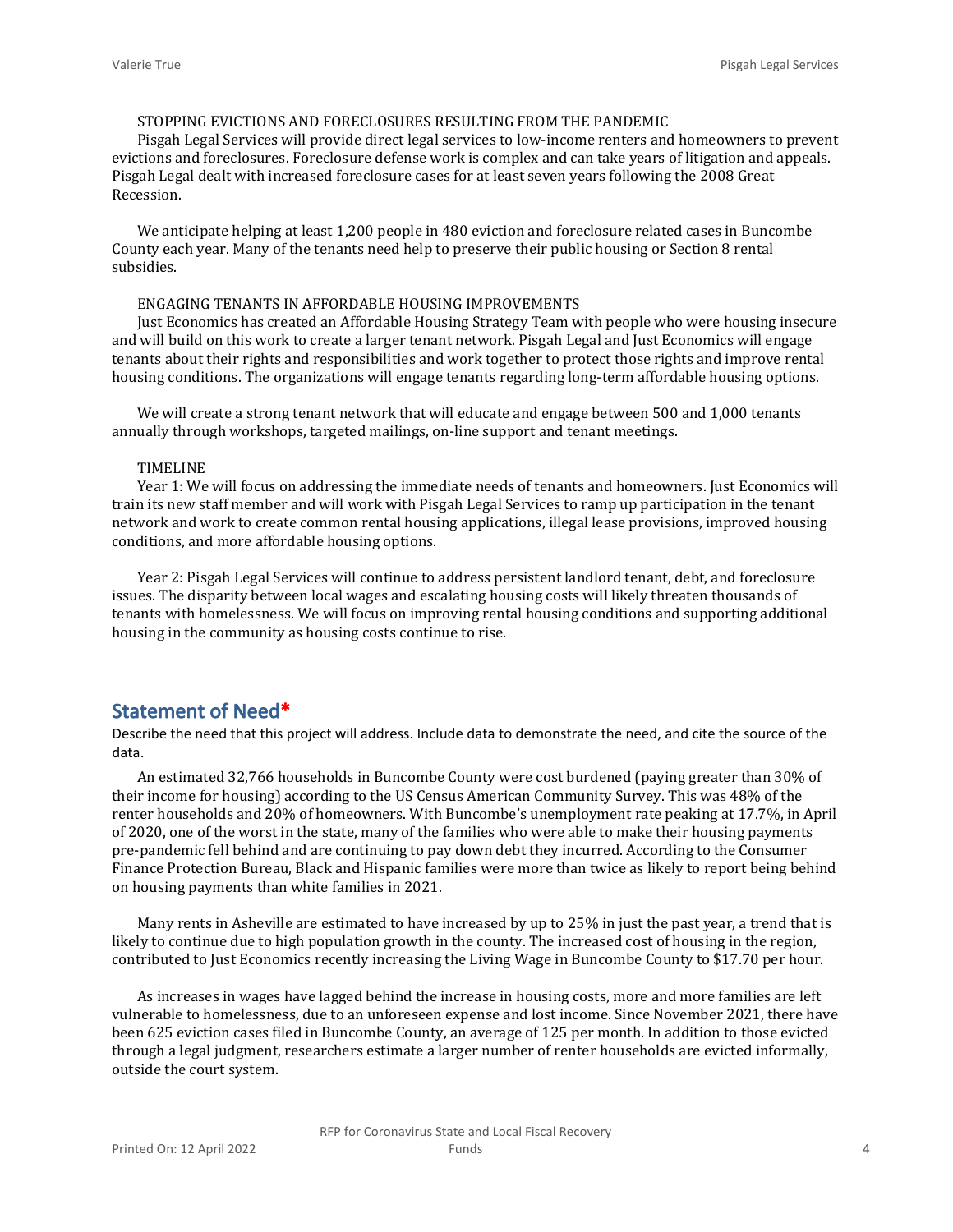According to the U.S. Department of Housing and Urban Development, one of the leading interventions to prevent evictions is providing legal assistance to at-risk tenants. Research shows that legal representation helps tenants remain housed while also delivering financial savings to the jurisdictions. A study titled "The Economic Impact of an Eviction Right to Counsel in Baltimore City" found that an annual investment of \$5.7 million in a right to counsel program in Baltimore would yield \$35.6 million in benefits or costs avoided to the city and state.

### **Link to COVID-19\***

Identify a health or economic harm resulting from or exacerbated by the public health emergency, describe the nature and extent of that harm, and explain how the use of this funding would address such harm.

COVID exposed the vulnerability of low-income households to homelessness. During the early months of the pandemic, stay-at-home orders resulted in many families spending more time in unsafe and unstable housing. Many tenants and homeowners could not pay their housing costs and would have been displaced but for the CDC eviction and federal foreclosure moratoria. Some tenants were unable to move due to the lack of affordable housing and unable to request repairs because they were behind on rent or risk of COVID exposure from repair professionals.

Just Economics has created an Affordable Housing Strategy Team with people who were housing insecure and will build on this work to create a larger tenant network. Pisgah Legal Services and Just Economics will engage tenants about their rights and responsibilities and work together to protect those rights and improve rental housing conditions. The organizations will engage tenants regarding long-term affordable housing options.

Stable housing is key to employment, health, education, and general well-being. With COVID-19 disproportionately impacting the health and income of low-income households and people of color, these communities are also the ones at greatest risk of losing their housing. According to the National Equity Atlas Study, of the N.C. renters who were behind on housing payments in 2021, 90% were low-income and 65% are people of color.

This funding will enable Pisgah Legal to employ legal staff and sustain our volunteer lawyer program to prevent unnecessary evictions and foreclosures, or at least to assist tenants and homeowners to transition to more affordable housing options so that they do not become homeless.

#### **Population Served\***

Define the population to be served by this project, including volume and demographic characteristics of those served.

This ARPA funding will help stabilize housing and income for low-income people in Buncombe County, with an emphasis on reaching communities of color who were disproportionately impacted by the pandemic. An estimated 82,716 people in Buncombe County (33%) are living at or below 200% of federal poverty (\$46,060 for a family of three). In 2021, the average income of a Pisgah Legal client was \$15,908.

We estimate helping more than 1,200 people (adults and children) annually with legal services. We will create a strong tenant network that will educate and engage 500 - 1,000 tenants annually through workshops, targeted mailings, on-line support and tenant meetings.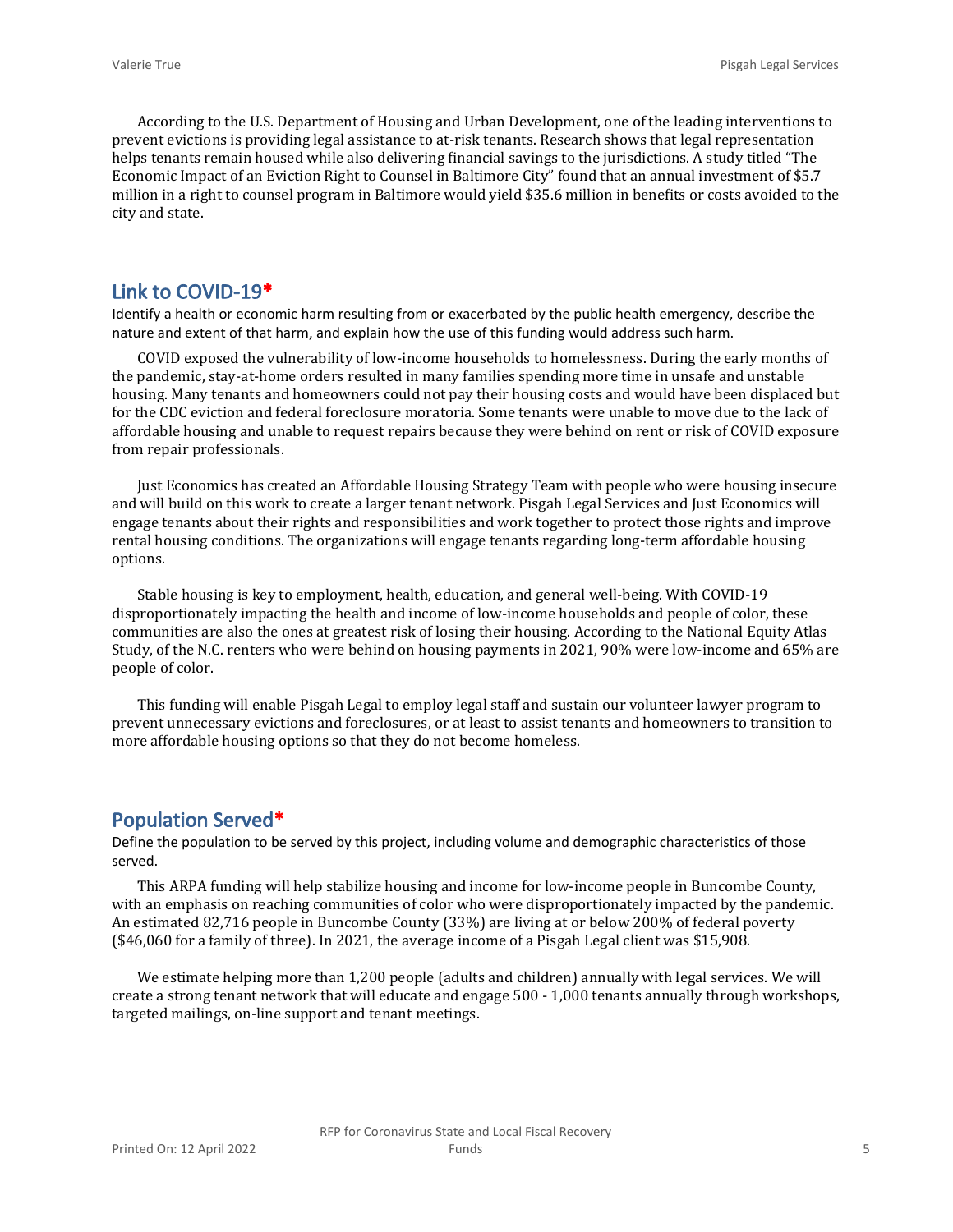### **Results\***

Describe the proposed impact of the project. List at least 3 performance measures that will be tracked and reported. If possible, include baselines and goals for each performance measure.

STOPPING EVICTIONS AND FORECLOSURES RESULTING FROM THE PANDEMIC

We anticipate helping at least 1,200 people in 480 eviction and foreclosure related cases in Buncombe County each year.

#### PROVIDE LEGAL SERVICES THROUGH TENANT EMERGENCY RESPONSE PROJECT

Pisgah Legal Services will track Buncombe County court dockets for eviction filings, reach out to identified potential clients and locate staff at the courthouse outside of Small Claims Court on dates when there are a large number of eviction cases.

#### ENGAGING TENANTS IN AFFORDABLE HOUSING IMPROVEMENTS

We will create a strong tenant network that will educate and engage between 500 and 1,000 tenants annually through workshops, targeted mailings, on-line support and tenant meetings.

## **Evaluation\***

Describe the data collection, analysis, and quality assurance measures you will use to assure ongoing, effective tracking of contract requirements and outcomes.

Pisgah Legal Services will document and evaluate the number of foreclosure, eviction, and debt-related cases we handled during the grant period. We will assess, record, and report both the problem code as the cases are opened and the outcomes when cases are closed. We estimate helping more than 1,200 people each year.

We will create a strong tenant network that will educate and engage 500 - 1,000 tenants annually through workshops, targeted mailings, on-line support and tenant meetings.

## **Equity Impact\***

How will this effort help build toward a just, equitable, and sustainable COVID-19 recovery? How are the root causes and/or disproportionate impacts of inequities addressed?

In 2021, 38% of the Buncombe County client households Pisgah Legal helped with housing and consumer debt issues identified as Black, Hispanic, Asian, Native American or Mixed Race. We anticipate that this trend will continue as we implement this project.

According to a Pew Research study released in September 2020, lower-income adults were harder hit by the pandemic. Forty-six percent of lower-income adults said they had trouble paying their bills during the pandemic, compared to 20% of middle-income adults. Low-wage workers and communities of color were disproportionately impacted by COVID-19 both in terms of their income and health. According to the Brookings Institute, low-wage workers and communities of color faced higher risk of dying from COVID-19. In Buncombe County, rates of infection were much higher for Black and Latinx individuals than White.

According to the U.S. Department of Housing and Urban Development, landlords do not pursue evictions equally across households. While the national eviction filing rate was 1 in 20; for Black renters, it was 1 in 11. People of color, women, and families with children are more likely to be evicted. A study found that almost 15 percent of American children born in large cities between 1998 and 2000 had experienced an eviction by age 15. The percentage was approximately 29 percent for children living in deep poverty. Among tenants at risk of eviction, Hispanic tenants in predominantly white neighborhoods were roughly twice as likely to be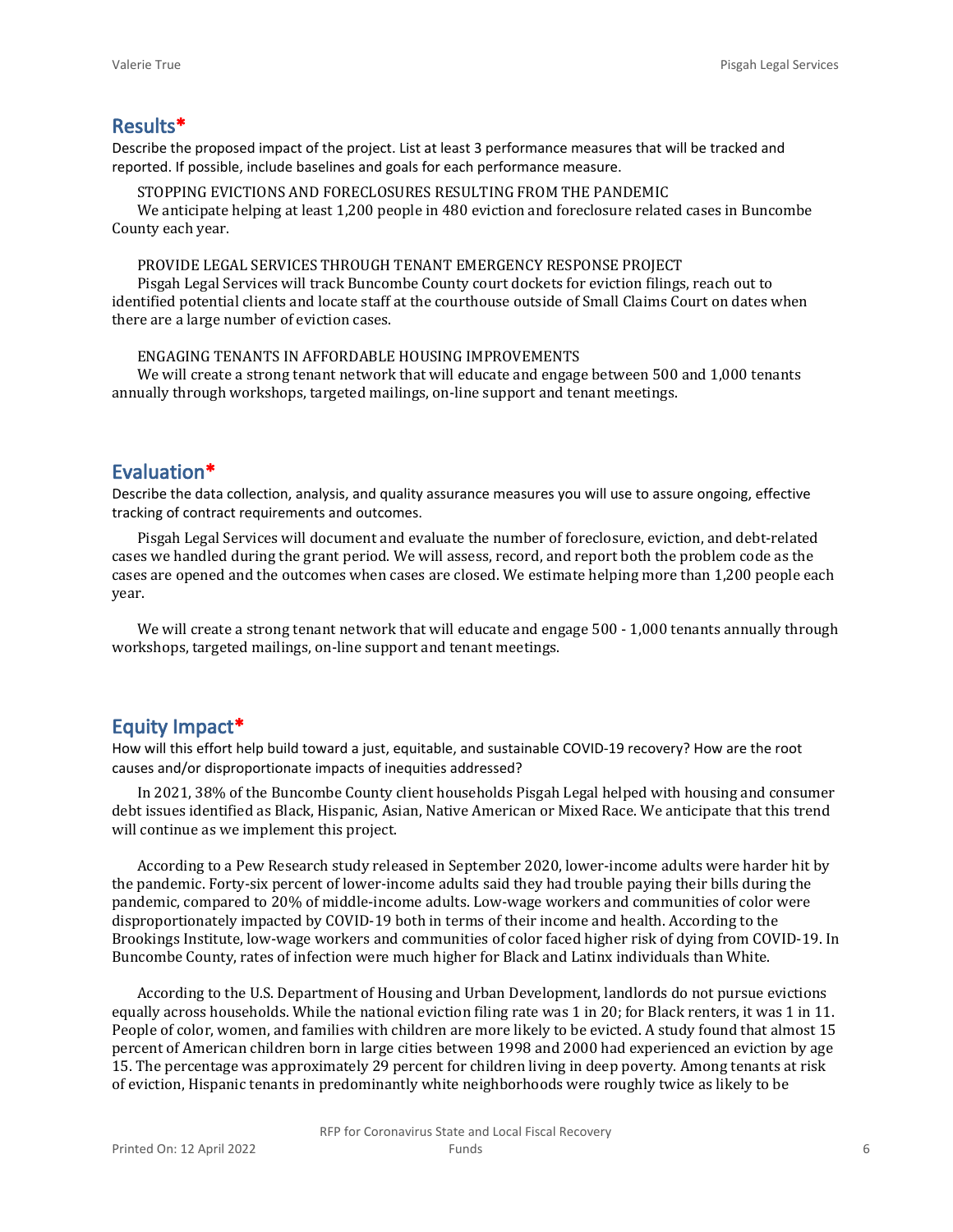evicted as those in predominantly non-white neighborhoods. Hispanic tenants were also more likely to get evicted when they had a non-Hispanic landlord.

Through partnerships with Just Economics as well as other business support networks, we will provide free legal support and improve gaps and inequities moving forward.

## **Project Partners\***

Identify any subcontractors you intend to use for the proposed scope of work. For each subcontractor listed, indicate:

1.) What products and/or services are to be supplied by that subcontractor and;

2.) What percentage of the overall scope of work that subcontractor will perform.

Also, list non-funded key partners critical to project.

Pisgah Legal Services will subcontract with Just Economics to build a tenant network in Buncombe County. They will be responsible for communicating with tenants about their needs and providing information produced by Pisgah Legal about their rights. They will work to develop a common rental housing application and advocate for landlords to adopt it. They will refer legal issues to Pisgah Legal Services.

Pisgah Legal Services and Just Economics will meet at least bi-monthly to discuss trends - and strategies and structural changes that can lead to better conditions for tenants.

Just Economics has a grassroots structure that Pisgah Legal lacks. This was identified as a gap in our work during the pandemic as we worked to get information out to people with low incomes in our community. The Just Economics portion of the budget is 9%.

In addition, Pisgah Legal Services regularly partners with On Track Financial Education, Homeward Bound, Eblen Charities, ABCCM, Council on Aging, Buncombe HHS and others on housing related work. We have a good working relationship with the Housing Authority of the City of Asheville.

One of our most important partners is the Buncombe County Bar Association and member attorneys. Pisgah Legal Services seeks the help of roughly 300 volunteer attorneys who donate their time to help lowincome clients and expand our attorney capacity to meet urgent needs. These volunteers participate in what is known as our Mountain Area Volunteer Lawyer Program. They provide legal expertise in areas of the law that Pisgah Legal Services lacks resources to provide, as well as adding capacity in areas that we provide with Pisgah Legal staff.

## **Capacity\***

Describe the background, experience, and capabilities of your organization or department as it relates to capacity for delivering the proposed project and managing federal funds.

Founded in 1978, Pisgah Legal has very capable Board and staff leadership. We have substantial volunteer capacity and expertise as well. The executive director of Pisgah Legal Services, Jim Barrett, is one of the longest-serving executive directors in WNC, with almost 29 years as Executive Director and ten additional years as a housing and community development attorney. Jim has helped Pisgah Legal grow from a staff of fifteen to a current staff of 120. He received several awards, including the local non-profit management excellence award, induction into The Order of the Long Leaf Pine Society, the N.C. Bar Association's Deborah Greenblatt Award, and, most recently, the NC Justice Center's Lifetime Champion of Justice Award.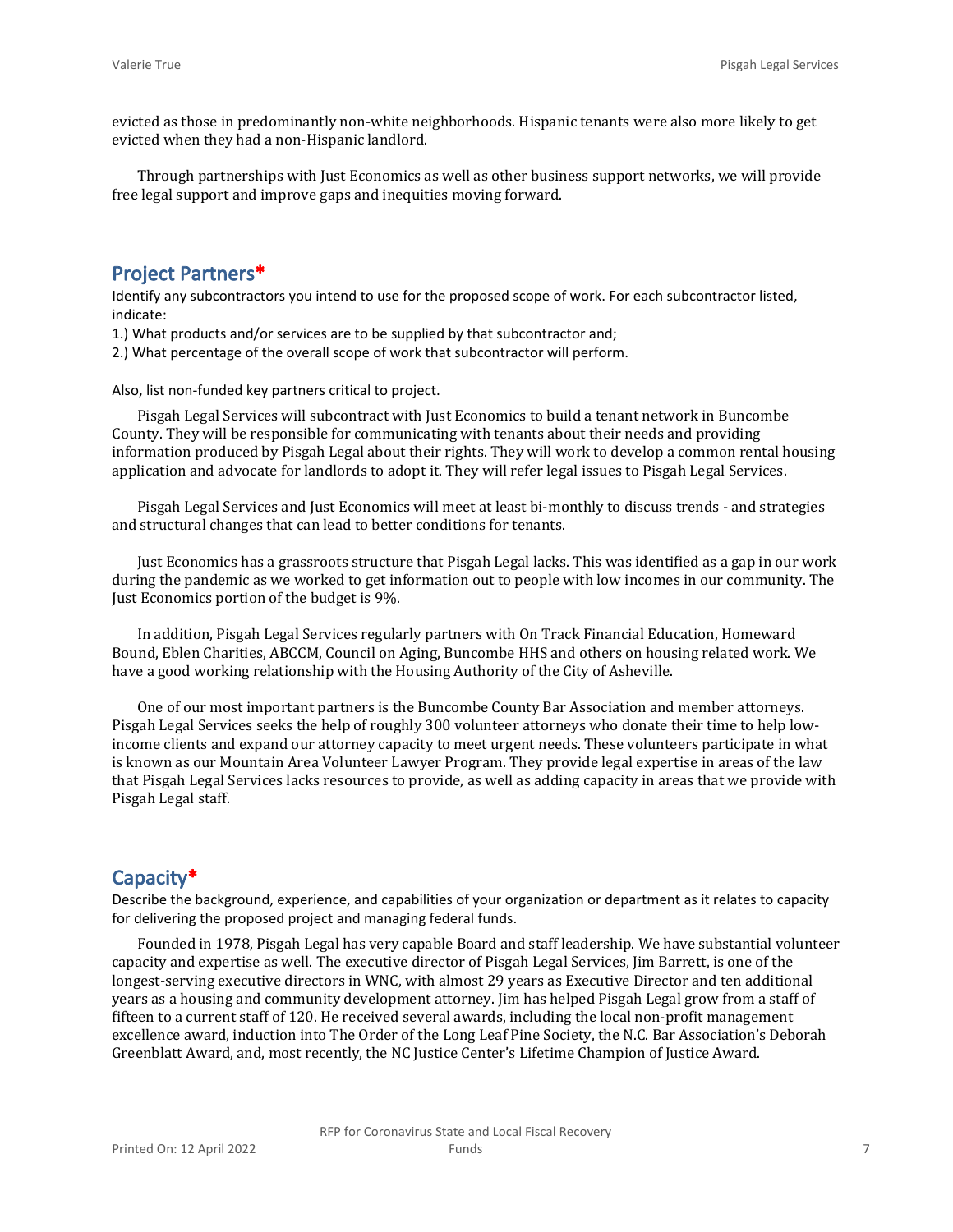Managing Attorney Robin Merrell, with more than 20 years of experience at Pisgah Legal Services, oversees the organization's housing and Community Economic Development programs. Robin works closely with County leaders and staff to meet goals shared by the County and Pisgah Legal.

Just Economics and Pisgah Legal have a history of working together in various capacities on issues related to living wages, worker owned cooperatives, transit improvements, and affordable housing policy work.

Pisgah Legal Services is experienced at administering large and small amounts of federal funds from a variety of federal agencies. These include CDBG, VOCA, VAWA, HCCBG, and HHS funds.

## **Budget\***

Provide a detailed project budget including all proposed project revenues and expenditures, including explanations and methodology. For all revenue sources, list the funder and denote whether funds are confirmed or pending. For project expenses, denote all capital vs. operating costs, and reflect which specific expenses are proposed to be funded with one-time Buncombe County Recovery Funds.

Download a copy of the budget form [HERE](https://buncombecounty.org/common/community-investment/grants/early-childhood-education/Recovery-Funds-budget-template.xlsx). Complete the form, and upload it using the button below.

PLS Recovery-Funds-budget - Updated Apr 2022.xlsx

## **Special Considerations\***

Provide any other information that might assist the County in its selection.

Special Considerations Doc.pdf

Pisgah Legal Services has operated a Tenant Emergency Response Program (TERP) in Buncombe County on and off as resources allowed since 2006, locating attorneys at the courthouse during sessions of Small Claims Court and, when that is not possible, pulling the court dockets. This effort is part of a national trend driven by research that supports right-to-counsel for tenants facing eviction.

A study in Minnesota titled "Legal Representation in Evictions – Comparative Study" found that fully represented tenants win or settle their cases 96 percent of the time and clients receiving limited representation win or settle their cases 83 percent of the time. These figures compare with just 62 percent of tenants without any representation. Tenants with full representation were twice as likely to stay in their homes or got twice as much time to move, left court without an eviction record, and were four times less likely to use homeless shelters.

Since November 2021, Pisgah Legal has been able to provide legal representation in 145 eviction cases and legal consultation/advice in 117 cases. In 2021, Pisgah Legal Services increased the number of attorneys we have working on Homelessness Prevention so we could meet the increased need. As a result, when the eviction moratorium ended, we were able to provide legal representation to 20% more tenants facing eviction in Buncombe County than the same period pre-pandemic. As Buncombe County copes with an affordable housing and homelessness crisis, the County should invest in free legal services as a cost-effective, key preventive tool.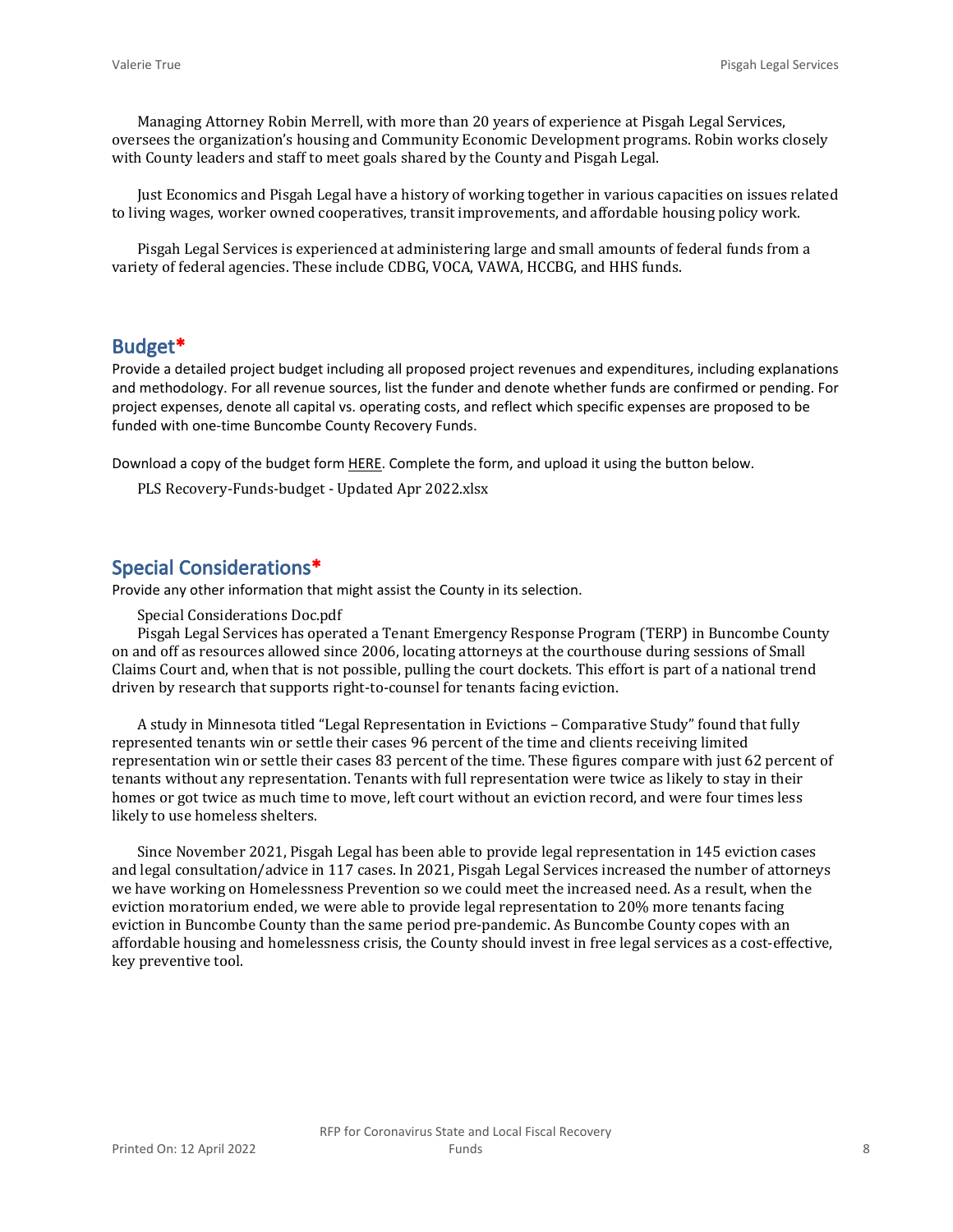## File Attachment Summary

## *Applicant File Uploads*

- PLS 501(c)(3).pdf
- PLS Recovery-Funds-budget Updated Apr 2022.xlsx
- Special Considerations Doc.pdf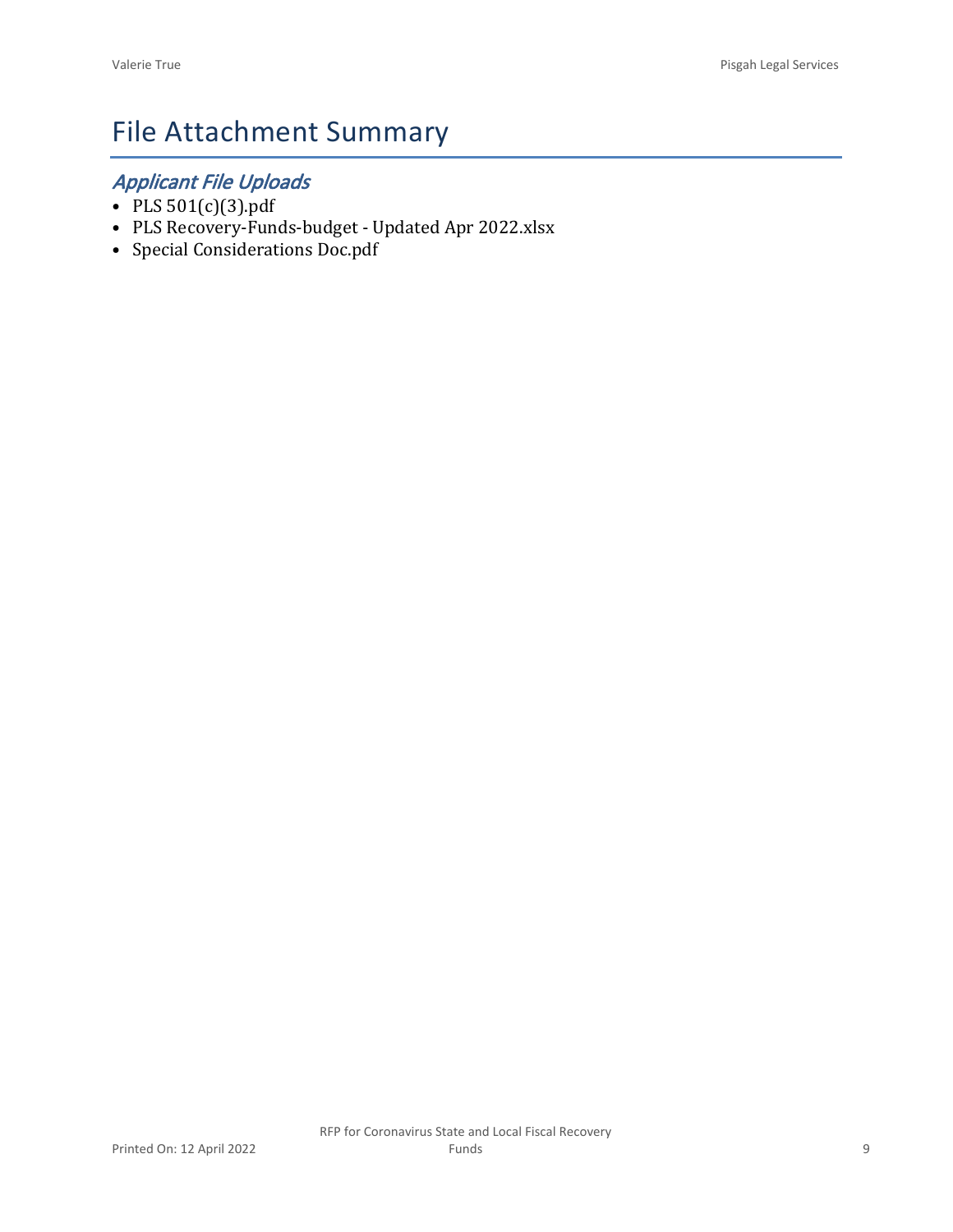ernal Revenue Service District Director

Department of the Treasury

Date: **JUL 28 1982** 

 $\triangleright$ 

Person to Contact:<br>Rickborn/ch Contact Telephone Number: 404-221-4516

EIN: 56-1191115

File Folder Number: 580009461

Pisgah Legal Services  $P_{\bullet}0_{\bullet}$  Box 2276 Asheville, North Carolina 28802

Based on the information you recently submitted, we have classified your organization as one that is not a private foundation within the meaning of section 509(a) of the Internal Revenue Code because you are an organization described in section  $170(b)(1)(A)(vi)$  & 509(a)(1)

Your exempt status under section 501(c)(3) of the Code is still in effect.

This classification is based on the assumption that your operations will continue as you have stated. If your sources of support, or your purposes, character, or method of operation change, please let us know so we can consider  $\sim$ the effect of the change on your exempt status and foundation status.

Because this letter could help resolve any questions about your foundation status, you should keep it in your permanent records.

If you have any questions, please contact the person whose name and telephone number are shown above.

Sincerely yours,

Your classification as an organization which is not a private foundation has been changed from section  $509(a)(2)$  to section 170(b)(1)(A)(vi) and  $509(a)(1)$  because the support you have received is the type described in section  $170(b)(1)(A)(vi)$ .

275 Peachtree Street, N.E., Atlanta, GA 30043

Letter 1078(DO) (6–77)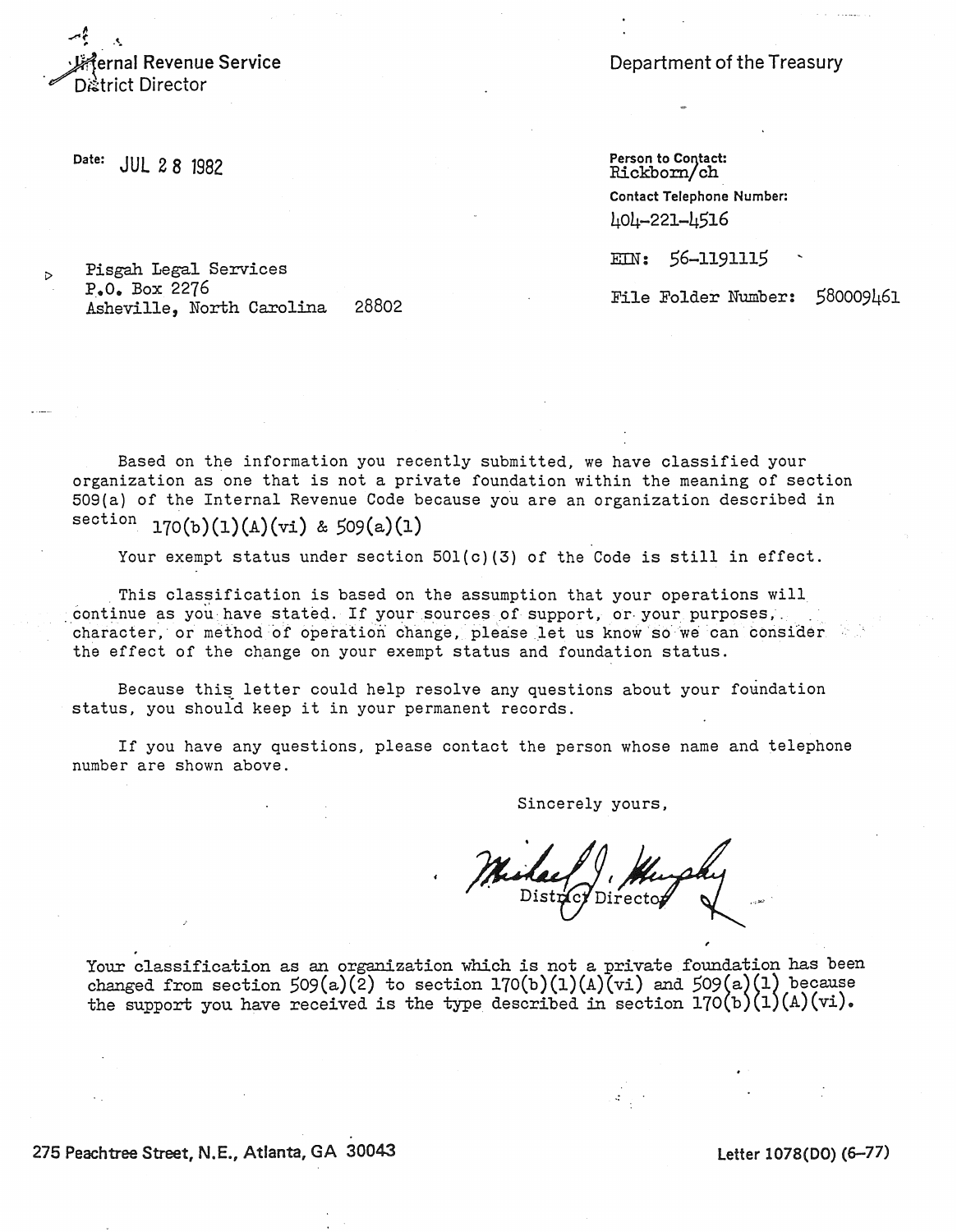## **Coronavirus State and Local Fiscal Recovery Funds Proposed Project Budget**

| <b>Organization Name:</b> | l Services<br>`Pisgah Legar                                                                                     |
|---------------------------|-----------------------------------------------------------------------------------------------------------------|
| <b>Project Name:</b>      | "v in Buncombe County"<br>↑ Stabilitv<br><b>Housing and Income</b><br>' tor<br>. Economic Recovery <sup>*</sup> |
| Amount Reauested:         | 950,000.00                                                                                                      |

| <b>Proposed Project Revenue Funder</b>                         |   | Amount              | <b>Confirmed or Pending?</b> | <b>Notes</b>                                                                                                        |
|----------------------------------------------------------------|---|---------------------|------------------------------|---------------------------------------------------------------------------------------------------------------------|
| Proposed Buncombe COVID Recovery Funds                         |   | 950,000.00          | Pending                      | Over three years.                                                                                                   |
| Federal Funding                                                |   | 60,000.00           | Pending                      | Estimated based on current CDBG funding.                                                                            |
| Buncombe County                                                |   | 200,000.00          | Pending                      | Estimated based on a portion of current grants and contracts with<br>Buncombe County.                               |
| State of North Carolina                                        |   | 35,000.00   Pending |                              | Estimated based on current foreclosure funding from state filing<br>fees.                                           |
| Foundations                                                    |   | 203,929.00          | Pending                      | Includes portions of general funding such as IOLTA, Z. Smith<br>Reynolds, and other private and public sources TBD. |
| Individuals, Communities of Faith,<br>Corporate Donations, Etc | S | 100,000.00          | Pending                      | Annual campaign funding                                                                                             |
| List other sources here                                        |   |                     |                              |                                                                                                                     |
| List other sources here                                        |   |                     |                              |                                                                                                                     |
| List other sources here                                        |   |                     |                              |                                                                                                                     |
| List other sources here                                        |   |                     |                              |                                                                                                                     |
| List other sources here                                        |   |                     |                              |                                                                                                                     |
| List other sources here                                        |   |                     |                              |                                                                                                                     |
| List other sources here                                        |   |                     |                              |                                                                                                                     |
| List other sources here                                        |   |                     |                              |                                                                                                                     |
| List other sources here                                        |   |                     |                              |                                                                                                                     |
| Total S                                                        |   | 1,548,929.00        |                              |                                                                                                                     |

|                                                           | Proposed              |                   |                    |                          | <b>Capital or Operating</b> |                                                                                                                                   |
|-----------------------------------------------------------|-----------------------|-------------------|--------------------|--------------------------|-----------------------------|-----------------------------------------------------------------------------------------------------------------------------------|
| <b>Proposed Project Expenses</b>                          | <b>Recovery Funds</b> |                   | <b>Other Funds</b> | <b>Total</b>             | Expense?                    | <b>Notes</b>                                                                                                                      |
| Pisgah Legal Attorney Salaries and Fringe (4 FTE)         | \$                    | $400,000.00$   \$ | 331,178.00         | 731,178.00               | Operating                   | This includes attorneys specializing in housing, consumer debt and<br>economic development.                                       |
| Pisgah Legal Program Support Staff Salary and Fringe   \$ |                       | $340,000.00$   \$ | 186,448.00         | 526,448.00               | Operating                   | This includes legal assistants, social workers, outreach staff, and<br>program administration staff.                              |
| Pisgah Legal Non-personnel costs                          | \$                    | $88,000.00$   \$  | $69,203.00$ \\$    | 157,203.00               | Operating                   | Estimated at 12.5% of personnel costs                                                                                             |
| Just Economics Salaries and Fringe                        | \$                    | $90,000.00$   \$  | $11,000.00$ S      | 101,000.00               | Operating                   | This includes a housing specialist.                                                                                               |
| Centralized Rental Application Development                | \$                    | $7,000.00$   \$   |                    | 7,000.00                 | Operating                   | One time expense for a consultant                                                                                                 |
| Education & workshop expenses                             | \$                    | $16,000.00$   \$  |                    | 16,000.00                | Operating                   | \$8,000 per year estimated for educational materials (print and<br>virtual) and childcare, food and other expenses for workshops. |
| Just Economics Non-personnel costs                        | \$                    | $9,000.00$   \$   | $1,100.00$ \\$     | 10,100.00                | Operating                   | Estimated at 10% of program personnel costs                                                                                       |
| List expenses here                                        |                       |                   |                    |                          |                             |                                                                                                                                   |
| List expenses here                                        |                       |                   |                    |                          |                             |                                                                                                                                   |
| List expenses here                                        |                       |                   |                    | $\overline{a}$           |                             |                                                                                                                                   |
| List expenses here                                        |                       |                   |                    | $\overline{\phantom{a}}$ |                             |                                                                                                                                   |
| List expenses here                                        |                       |                   |                    | $\overline{\phantom{a}}$ |                             |                                                                                                                                   |
| List expenses here                                        |                       |                   |                    | $\overline{\phantom{a}}$ |                             |                                                                                                                                   |
| List expenses here                                        |                       |                   |                    | $\overline{\phantom{0}}$ |                             |                                                                                                                                   |
| List expenses here                                        |                       |                   |                    |                          |                             |                                                                                                                                   |
| List expenses here                                        |                       |                   |                    | $\overline{\phantom{a}}$ |                             |                                                                                                                                   |
| List expenses here                                        |                       |                   |                    | $\overline{\phantom{a}}$ |                             |                                                                                                                                   |
| List expenses here                                        |                       |                   |                    | $\overline{\phantom{0}}$ |                             |                                                                                                                                   |
| List expenses here                                        |                       |                   |                    |                          |                             |                                                                                                                                   |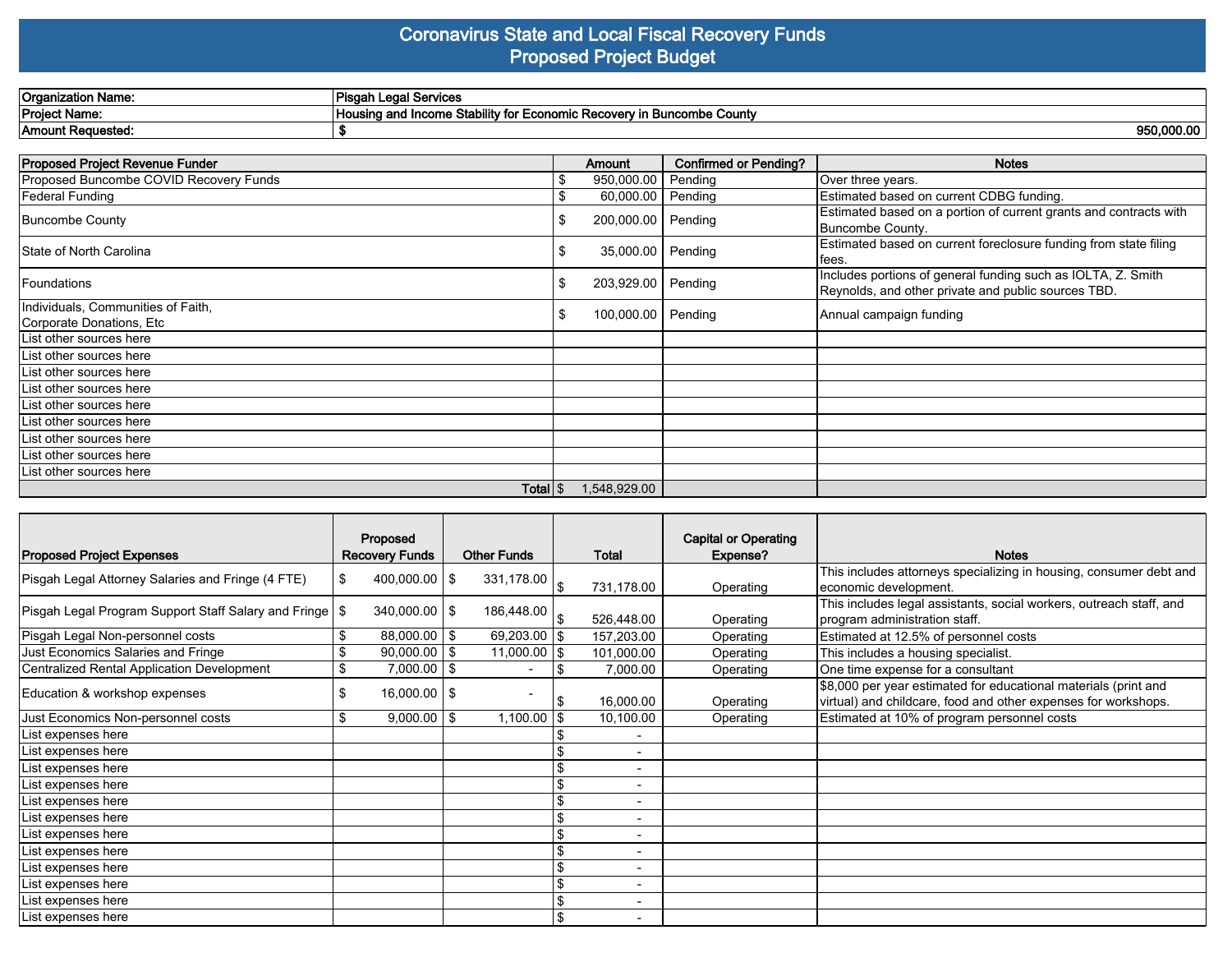| List expenses here |  |  |  |  |  |
|--------------------|--|--|--|--|--|
| List expenses here |  |  |  |  |  |
| List expenses here |  |  |  |  |  |
| List expenses here |  |  |  |  |  |
| List expenses here |  |  |  |  |  |
| List expenses here |  |  |  |  |  |
| <b>Total</b>       |  |  |  |  |  |